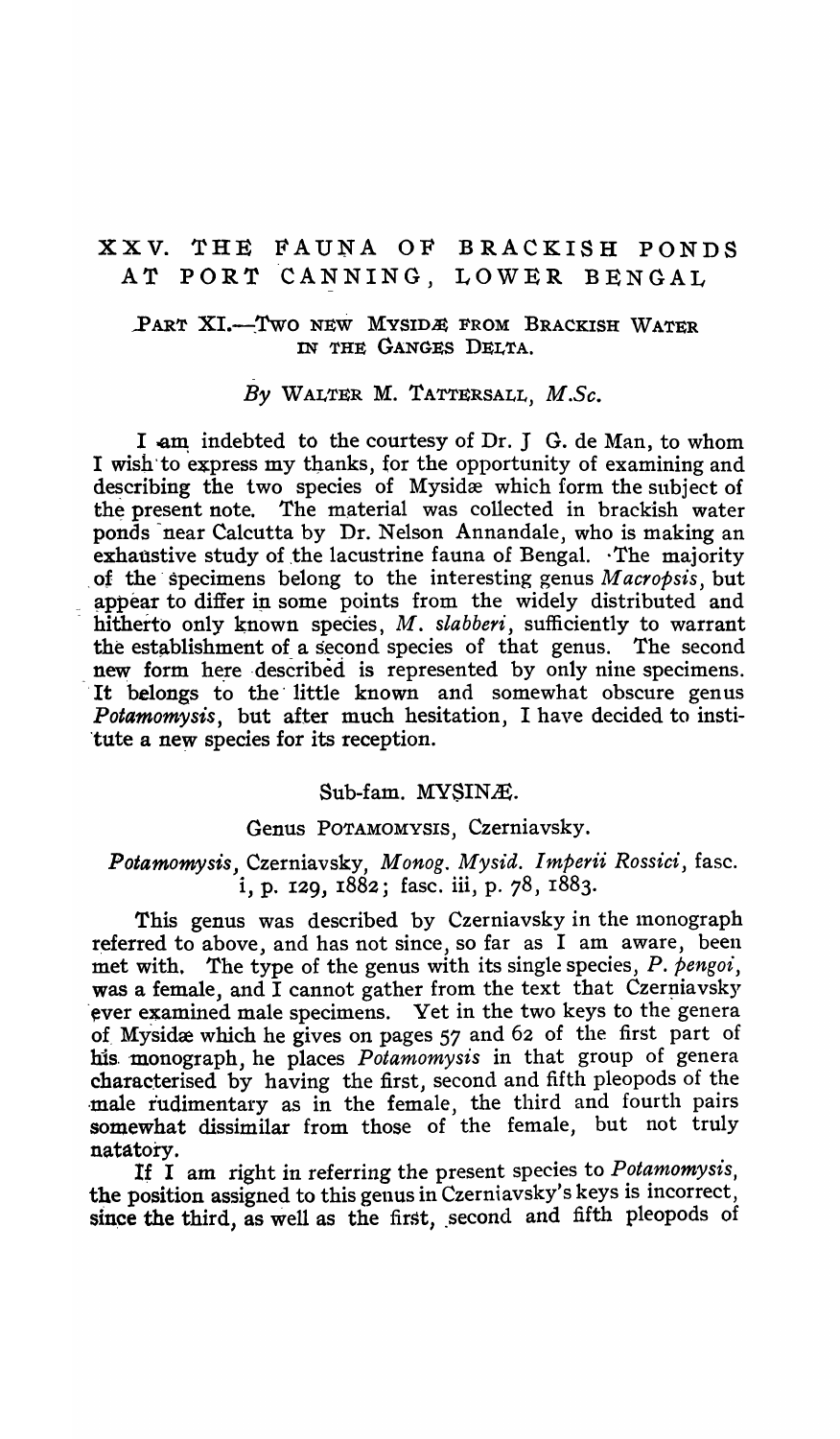the male, appears to be simple and rudimentary as in the female, the genus thus agreeing in this respect with *Neomysis* and *Diamysis ..*  The species here dealt with is otherwise so closely in agreement with the general characters of *Potamomysis pengoi* that for the present I prefer to refer it to the same genus, which may therefore be  $diagnosed$  as follows :-

### POTAMOMYSIS, Czerniavsky.

*Antennal scale* long and narrow, subulate, ciliated all round, two jointed.

*Thoracic legs* with the tarsus three to four jointed.

Telson short; apex entire, truncated, armed with numerous spines; lateral margins armed with short subequal spines along their entire length; no median apical setæ.

*Pleopods* of the male; the first, second, third and fifth pairs simple, uniramous and rudimentary as in the female; the fourth pair with a short peduncle and inner ramus as is usual in the subfamily *Mysina*, the outer ramus very long and slender, three jointed, the terminal joint bearing two long spiniform ciliated filaments and a single long smooth filament.

The genus is thus very closely allied to both *Neomysis* and *Diamysis,* but the form of the telson suffices to distinguish it from both, 'while male specimens are further distinguished by the form and armature of the fourth pair of pleopods.

*Potamomysis assimilis,* sp. nov.

## (Plate xxi, figs.  $I - 8$ .)

*General form* (fig. I) small, linear and compact.

*Carapace* (fig. 1) covering all the thoracic segments but the last; only slightly produced in front into a small obtuse rostral projection; antero-Iateral corners apparently rounded.

*Pleon* (fig. r) longer than the thorax; first five segments more or less subequal in length; sixth segment one-and-a-half times as long as the fifth.

*Antennular peduncle* (fig. 2) about half as long as the antennal scale; basal joint the longest; second joint small; third joint longer than the second and more robust, with a single plumose seta at the inner distal corner; a similar seta at the inner distal corner of the second joint, and at the outer distal corner of the third joint.

Antennal peduncle (fig. 3) less than half as long as the scale, with the terminal two joints subequal in length.

*Antennal scale* (fig. 3) equal in length to the last two segments of the pleon, long and narrow, subulate in shape, about seven times as long as broad, setose all round, two jointed, the second joint equal to between one fourth and one fifth of the entire length of the scale; spine on the outer corner of the basal joint welldeveloped and acute.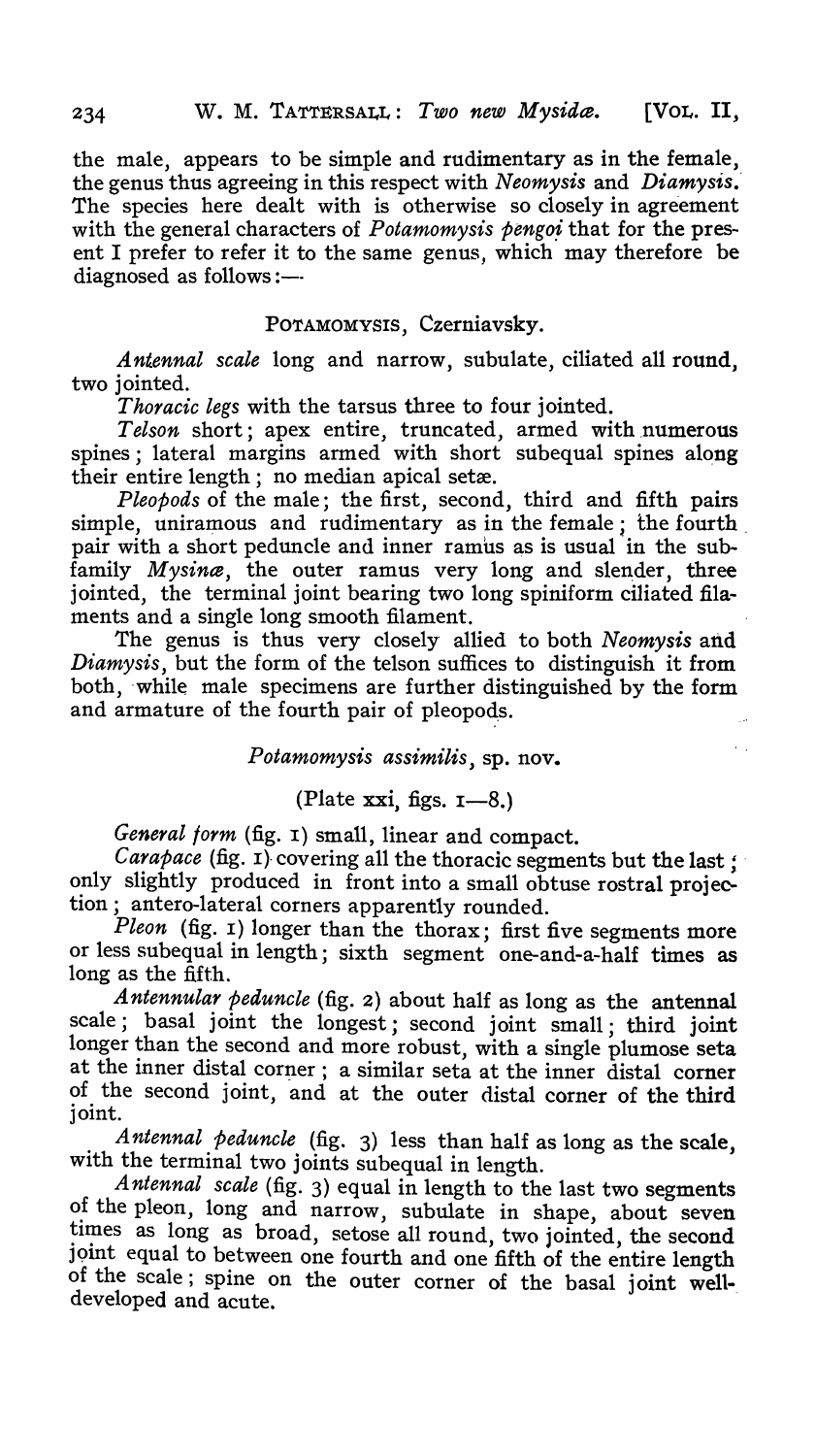*Eyes* reaching to about the distal extremity of the basal joint of the antennular peduncle; rather stout; cornea occupying the entire distal part of the eye, pigment very black.

*Mouth parts* of the usual type in the *Mysince,* with no outstanding feature of importance.

*. Thoracic legs* (figs. 4, 5, 6); first and second without a distinct dactylus; third to eighth with the tarsus equal in length to the merus and three jointed in all but the eighth, where it is four jointed.

*Telson* (fig. 7) about two-thirds of the length of the last segment of the pleon, and rather longer than broad at its base; apex truncate and bounded at each corner by a long spine between which are about seventeen shorter spines; lateral margins armed throughout their length with about ten short spines.

*Inner uropod* about twice as long as the telson; no spines on the inner ventral margin.

*Outer uropod* about one-and-a-quarter times as long as the inner.

Length of an adult female with eggs in the broad lamellæ, 5 mm.; length of the largest male, apparently mature, 4 mm.

The above description and fig.  $I$ , pl. xxi, are taken from an adult female, 5 mm. long. The figures of the various parts are from a male measuring  $4$  mm. in total length, and this difference in size probably accounts for the difference in armature of the telson as shown in fig. 7 and that given in the above description. A still smaller specimen, 3 mm. in length, had only seven spines on the apex of the telson between the two large lateral ones. Czerniavsky has shown similar differences between young and adult specimens of *P. pengoi.* 

A male of 4 mm. appears, to judge by the fourth pleopods, to be mature if not fully grown. The fourth pleopod of such a male is shown in fig. 8. The basal joint is short and the inner ramus of the usual structure. The outer ramus is long and styliform, reaching to the posterior end of the sixth segment of the pleon. It is three jointed, the second the shortest and the terminal joint the longest. The latter is furnished at its apex with two long, subequal ciliated filaments and on the outer distal margin with a single smooth filament, longer than the ciliated filaments at its apex. There is no prominent hirsute lobe on the antennules of the above male specimen, such as is usual1y met with in male Mysidæ. It is replaced by a tuft of long hairs proceeding from a small tubercle on the distal ventral edge of the antennular peduncle.

*Locality 0/ capture.-Dhappa,* near Calcutta, slightly brackish water (canal), six females and three males.

This species differs from  $P$ . pengoi in the following points :-

(I) *Size.-The* type-specimen of *P. pengoi* was an adult female measuring TO mm. Adult females of the present species with eggs in the brood-pouch only measure 5 mm.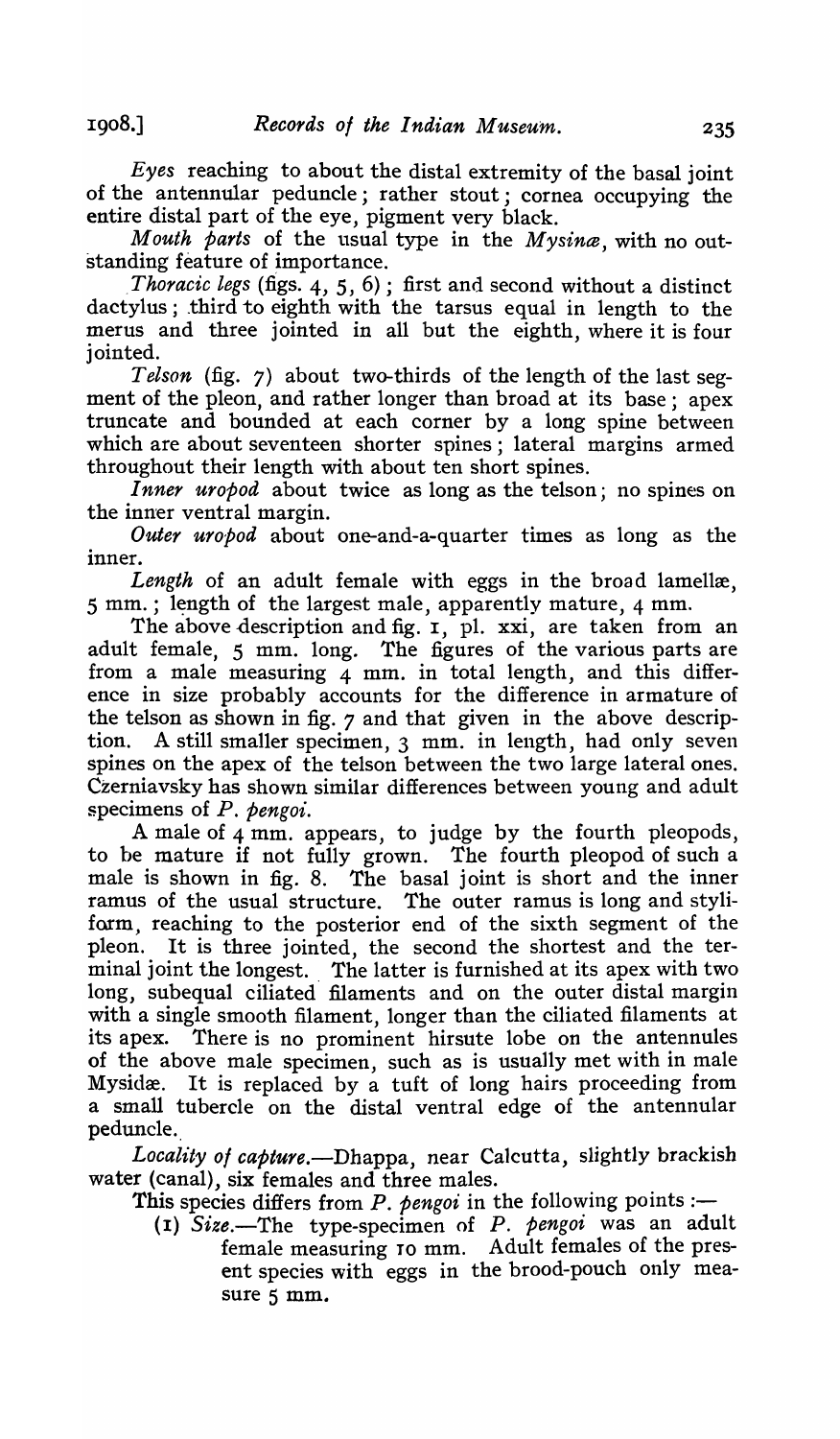- (2) *Antennal scale*.—The second joint of the antennal scale of P. *pengoi* is described as small, and only about one ninth of the whole antennal scale in length. In P. *assimilis* the second joint of the scale is rather large and equal to between one fifth and one quarter of the length of the scale.
- (3) Czerniavsky describes in *P. pengoi* two secondary spines at the terminal part of the tarsus of the thoracic limbs in addition to the dactylus, giving the whole limb a tri-unguiculate appearance. No such secondary dac--tyli appear to he present in *P. assinzilis* though, as shown in fig. 6, there are sundry setæ in the position shown by Czerniavsky for the secondary nails. It may be that Czerniavsky has mistaken the setæ for spines and this apparent difference between his species and the present one may not actually occur.

Otherwise the two species are in very close agreement and the. occurrence in brackish water in India of a species of this obscure genus is of special interest.

Genus MACROPSIS, G. O. Sars.

*M acropsis orientalis,* sp. nov.

(Plate xxii, figs.  $I=9.$ )

The differences between *M orientalis* and the only other<sup>7</sup> known species of this curious genus, *M slabberi*, are mainly differences in the proportions which the various parts bear to one another.

These differences are most conveniently brought out in  $a \cdot$ table of comparative measurements of the two species, side by side. It will be best, therefore, to give such a table first and then': to discuss the characters of the two species, one by one, in the light of the table.

The measurements of *M slabberi* are taken from specimens from Saltash Bridge, near Plymouth, which I received through the courtesy of the Marine Biological Station at Plymouth.

The sum of the differences between the two species is that *M. orientalis* is a much more robust form, *M slabberi*, on the other hand, being very slender and attenuated, with the various appendages correspondingly elongated.

236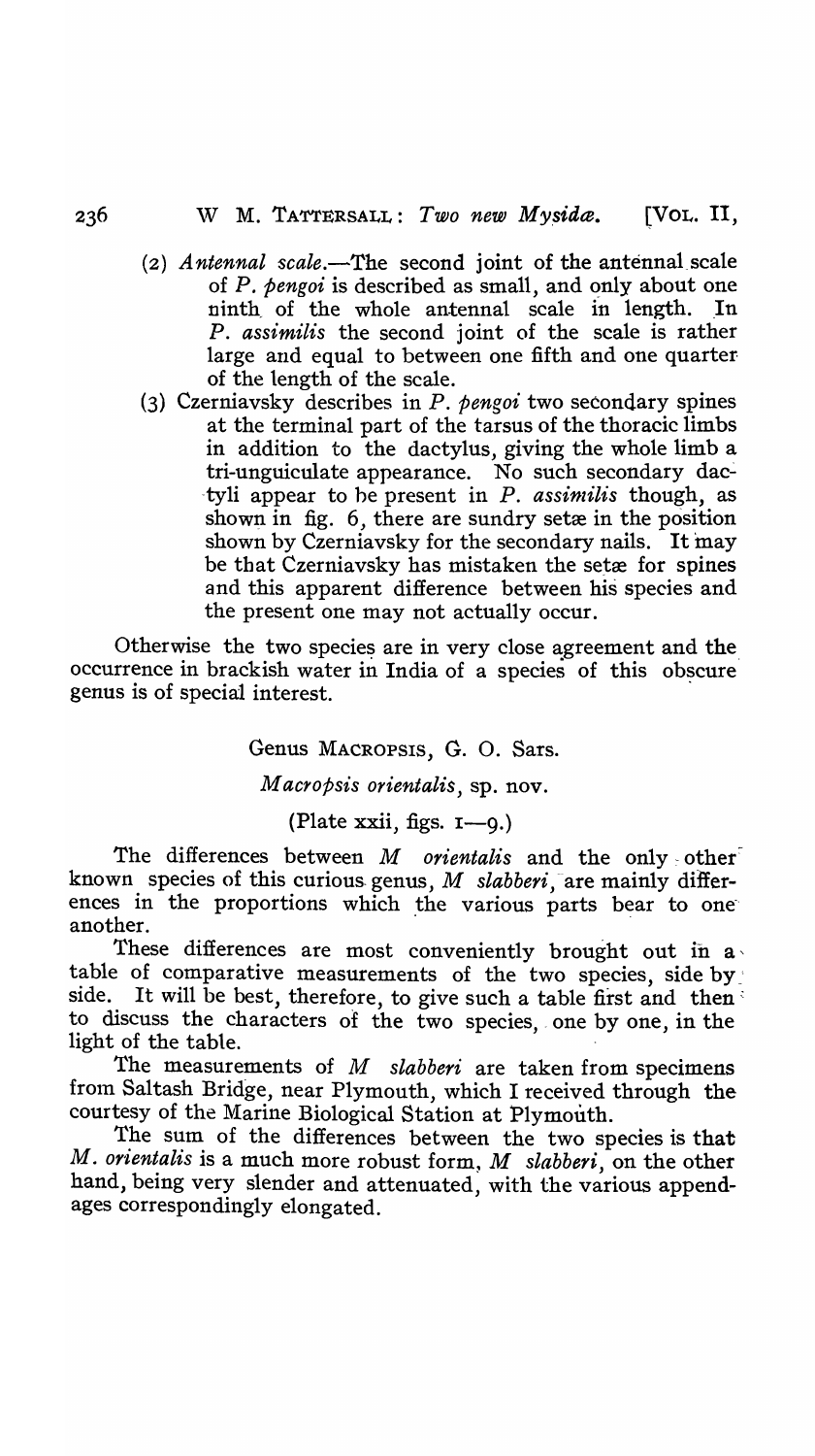|                |                                                                          | Macropsis slabberi.        |                                                                         | Macropsis orientalis.      |                                                                                 |
|----------------|--------------------------------------------------------------------------|----------------------------|-------------------------------------------------------------------------|----------------------------|---------------------------------------------------------------------------------|
| Measurements.  |                                                                          | Actual<br>length in<br>mm. | Percent-<br>age of<br>length<br>from<br>rostrum<br>to tip of<br>telson. | Actual<br>length in<br>mm. | Percent-<br>age of<br>length<br>from<br>rostrum<br>$\cdot$ to tip of<br>telson. |
| 1              | Length of eye<br>$\cdots$<br>$\cdot$                                     | .86                        | 17'4                                                                    | $\cdot$ 52                 | 9'2                                                                             |
| $\overline{a}$ | Width<br>,, at cornea<br>,<br>$\ddot{\phantom{0}}$                       | .24                        | 4.8                                                                     | 25.                        | 4.4                                                                             |
| 3              | Length<br>,, cornea<br>. .                                               | .19                        | 3.9                                                                     | .17                        | 30                                                                              |
| 4              | ,, antennular ped<br>,,                                                  | ۰92                        | 18.6                                                                    | 67'                        | 11.8                                                                            |
|                | " first joint<br>$\mathbf{v}$<br>$\cdot$ .                               | .52                        | 10.2                                                                    | .32                        | 5.6                                                                             |
| $\frac{5}{6}$  | ,, second joint<br>,,                                                    | ٠19                        | 3'9                                                                     | '15                        | 2.6                                                                             |
| 7              | ,, third<br>,<br>$\ddot{\phantom{0}}$                                    | 21                         | 4.2                                                                     | .20                        | 3.5                                                                             |
| 8              | antennal scale<br>$\overline{\mathbf{z}}$<br>$\ddot{\phantom{0}}$<br>, , | -82                        | 16.6                                                                    | ۰92                        | 16.3                                                                            |
| 9              | carapace<br>$\overline{\mathbf{z}}$<br>. .<br>$, \,$                     | I.50                       | 30.3                                                                    | 1.90                       | 33.6                                                                            |
| IÒ             | ,, exposed part<br>оf<br>,,                                              | 25.                        | 5°                                                                      | 44'                        | 7.8                                                                             |
| 11             | thorax.<br>,, ist pleon segment                                          |                            | 60о                                                                     |                            | 6.0                                                                             |
| 12             | $, \,$<br>" <i>2nd</i>                                                   | .30                        | $6 - 8$                                                                 | 33<br>36∙                  | 6.4                                                                             |
|                | $\cdot$<br>,<br>$\ddot{\phantom{0}}$<br>yÞ.<br>,, 3rd                    | 34                         | 7.9                                                                     | $\cdot$ 39                 | 7.0                                                                             |
| 13             | $, \,$<br>$\ddot{\phantom{a}}$<br>$, \,$<br>, ,<br>,, 4th                | .39                        | 8.7                                                                     | 42                         | 7*4                                                                             |
| 14<br>15       | ,,<br>, ,<br>. .<br>,,<br>,, 5th                                         | *43                        | $Q^*I$                                                                  | 16:                        | 8. 1                                                                            |
| 16             | ,,<br>,<br>. .<br>$\bullet$<br>,, 6th                                    | .45                        | 16.0                                                                    | 67'                        | 11.8                                                                            |
| 17             | ,,<br>$, \,$<br>,,<br>Width<br>$\cdot$ ,, 6th                            | 79'<br>-36                 | $7^\circ 3$                                                             | ۰45                        | 8.о                                                                             |
| 18             | ٠.<br>,,<br>Length<br>,, telson to base of                               |                            | 7.5                                                                     | 42'                        | 7.4                                                                             |
|                | terminal spine.                                                          | 37'                        |                                                                         |                            |                                                                                 |
| 19             | ,, telson to tip of ter-<br>,<br>minal spine.                            | 44                         | Ō.O                                                                     | ۰47                        | 8.3                                                                             |
| 20             | ,, telson to extreme<br>,,<br>apex.                                      | '49                        | 9.6                                                                     | 68•                        | 12'O                                                                            |
| 21             | ,, inner uropod                                                          | .02                        | 18.6                                                                    | ۰94                        | 16.6                                                                            |
| 22             | ,,<br>,, outer<br>,                                                      | 1.18                       | 23.9                                                                    | 1'27                       | 22.5                                                                            |
|                | $\ddot{\phantom{0}}$<br>,,                                               |                            |                                                                         |                            |                                                                                 |
| 23             | Total length-rostrum to tip<br>of telson.                                | 4.94                       | 100.0                                                                   | 5.65                       | 100'0                                                                           |

*Carapace.*—The carapace in *M. orientalis* is slightly longer proportionally than in *M. slabberi*, and correspondingly broader. The front part is more evenly rounded and consequently less produced in the former than in the latter species (fig.  $I$ )

*Pleon*.—The measurements  $I_1$ — $I_0$  in the above table of the segments of the pleon of the two species show that in *M, slabberi*  the segments are proportionately more elongate than in *M*. orien*talis.* Especially is this so with the sixth segment which in the former species is one-and-three-quarter times as long as the fifth, while in  $M$ . *orientalis* it is less than one-and-a-half times that length. At the same time the measurement 17 shows that the sixth segment of the pleon is relatively narrower in *M slabberi* than in *M. orientalis,* and that the rest of the body is correspondingly narrower in the former species.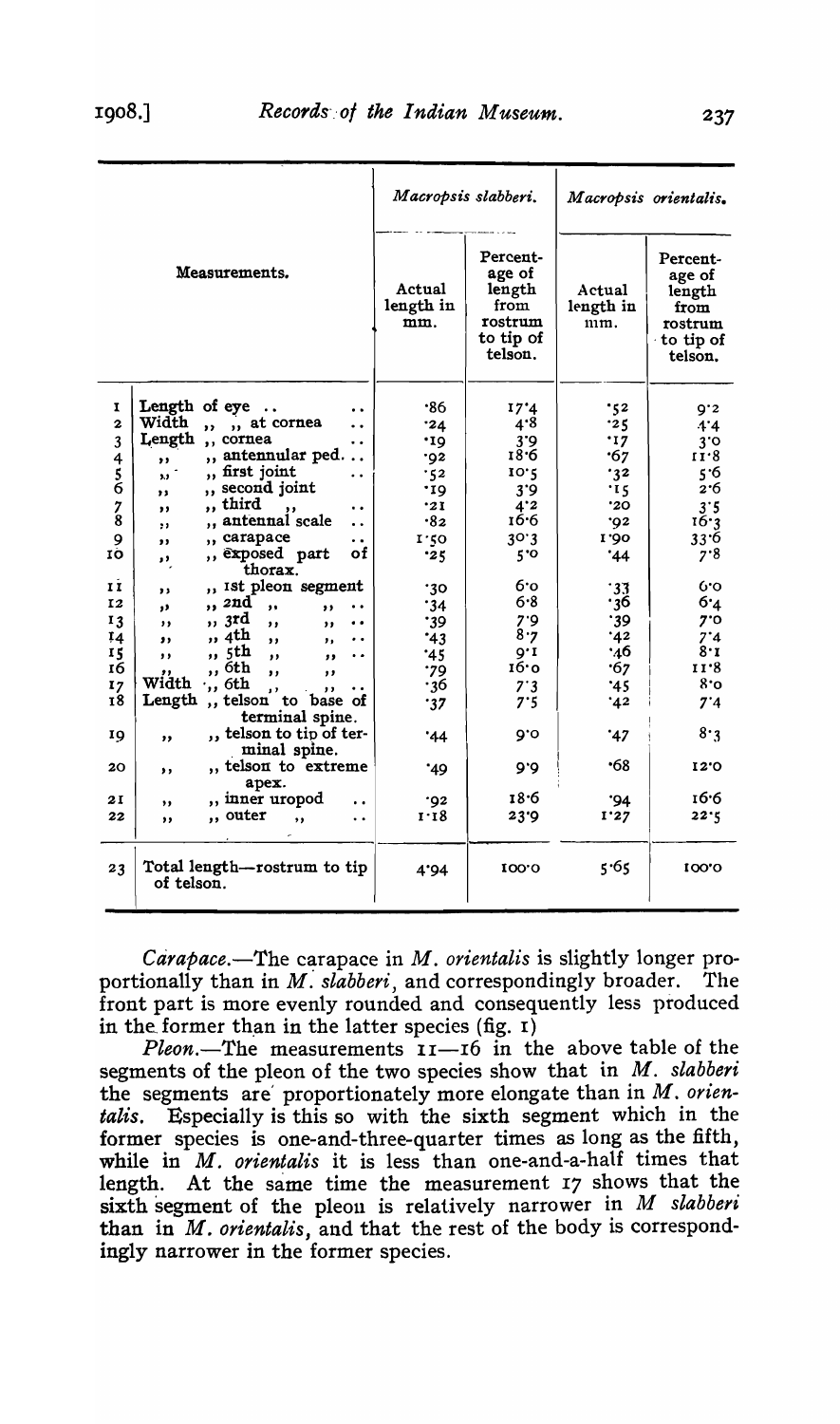$Eve$ —In *M. orientalis* the eye is only 9 per cent. of the total body-length, is very little more than twice as long as broad at the cornea, and the latter occupies the distal third of the whole eye. In *M.* slabberi the eye is 17 per cent. of the total body-length, is. three-and-a-half times as long as broad, and the cornea occupies, the distal two ninths of the whole eye. So that in *M orientalis*  the eye is on the whole very much shorter than in  $M$ . *slabberi*.

The antennular peduncle in *M* orientalis is considerably shorter than in *M* slabberi, being only II'8 per cent. of the total bodylength in the former compared with 18.6 per cent. in the latter. The shortening of the antennular peduncle in *M. orientalis* is proportional to that of the eye, so that in both species the eye bears the same relation to the antennular peduncle, *i.e.*, it extends to about the distal end of the second joint. The spine-like seta on the outer distal corner of the basal joint of the antennular peduncle is scarcely as robust in *M. orientalis* as in *M. slabberi*.

*The antennal scale* is of practically the same size in both species, with the result that, owing to the shortening up of the antennular peduncle in *M orientalis,* the scale extends beyond the antennular peduncle, while in *M. slabberi* it falls short of it.

*Telson.*-The telson of *M orientalis* (fig. 7) differs from that of *M slabberi* mainly in having the serrated apical portion more, produced and the whole telson consequently proportionally longer. The serrated apical portion of the telson in *M. slabberi* is only about one quarter of the entire length of the telson, whereas in *M* orientalis it is considerably more than one third of that, length.

In the structure of the various appendages the two species show considerable resemblance, but minor differences are to be noted. For this purpose I give, on pl. xxii, figures of the various. appendages of *M. orientalis* for comparison with those of *M. slabberi.* 

In the second thoracic limb of *M orientalis* (fig. 5) the terminal joint is somewhat longer and narrower than in the same limb of *M slabberi.* The number of joints in the tarsus of the third to the eighth thoracic limbs of *M orientalis* varies from five to nine, the eighth limb usually having fewest joints in the tarsus. Thus in one female example dissected the joints of the tarsus were seven in the third, fourth and fifth limbs, eight 'in the sixth, nine in the seventh and only six in the eighth. Figure 6 depicts 'the eighth thoracic limb of a male with only five joints in the tarsus.

The fourth pleopod of the male of *M orientalis* differs rather markedly from the same appendage in *M slabberi,* in having the first joint of the outer ramus shorter than, the entire inner ramus. In *M slabberi* the reverse obtains. Otherwise the appendages in question are very similar.

. I could not detect any spine on the inner ventral margin of the tnner uropod of *M orientalis* such as exists in *M slabberi.* 

Length of the largest specimens of *M. orientalis*, both males and females,  $\gamma$  mm. from the rostrum to the apex of the telson.